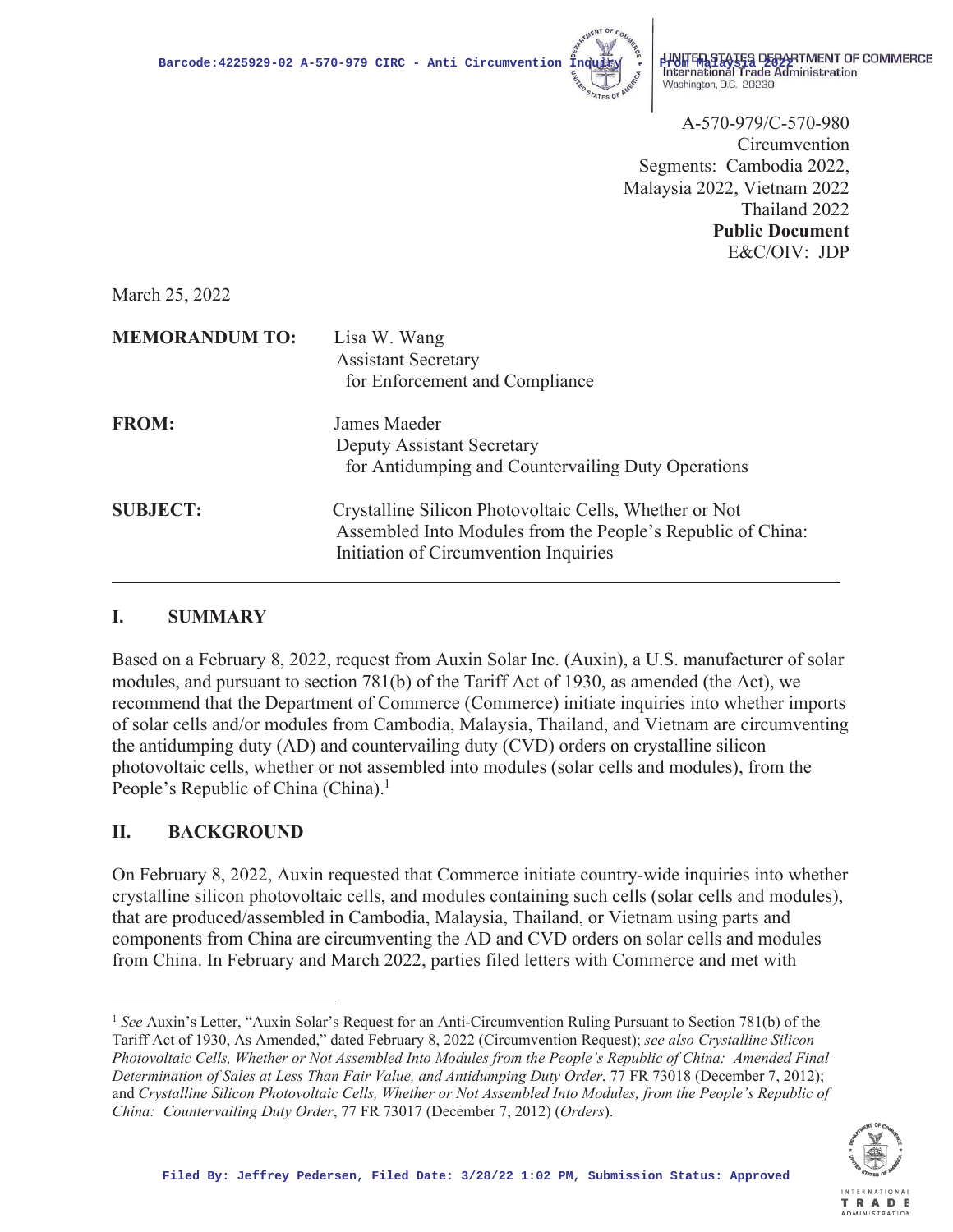Commerce officials to explain their views concerning the requested circumvention inquiries.<sup>2</sup> On March 9, 2022, we extended the deadline to initiate this circumvention inquiry by 15 days, in accordance with 19 CFR  $351.226(d)(1).$ <sup>3</sup>

### **III. SCOPE OF THE ORDERS**

The merchandise covered by the *Orders* is crystalline silicon photovoltaic (CSPV) cells, and modules, laminates, and panels, consisting of crystalline silicon photovoltaic cells, whether or not partially or fully assembled into other products, including, but not limited to, modules, laminates, panels, and building integrated materials.

The *Orders* cover crystalline silicon photovoltaic cells of thickness equal to or greater than 20 micrometers, having a p/n junction formed by any means, whether or not the cell has undergone other processing, including, but not limited to, cleaning, etching, coating, and/or addition of materials (including, but not limited to, metallization and conductor patterns) to collect and forward the electricity that is generated by the cell.

Merchandise under consideration may be described at the time of importation as parts for final finished products that are assembled after importation, including, but not limited to, modules, laminates, panels, building-integrated modules, building-integrated panels, or other finished goods kits. Such parts that otherwise meet the definition of merchandise under consideration are included in the scope of the *Orders*.

Excluded from the scope of the *Orders* are thin film photovoltaic products produced from amorphous silicon (a-Si), cadmium telluride (CdTe), or copper indium gallium selenide (CIGS).

<sup>&</sup>lt;sup>2</sup> Letters containing narrative arguments that we have summarized at the end of this memorandum include Memorandum, *"*Letter from AES Corporation," dated March 3, 2022, which attaches the AES Corporation's Letter, "Request to Reject Auxin's Anti-Circumvention Ruling Request and to Decline Initiation," dated March 1, 2022; Hanwha Q CELLS USA, Inc. (Hanwha USA) and Hanwha Q CELLS Malaysia Sdn. Bhd.'s (Hanwha Malaysia) Letter, "re-Initiation Comments of Hanwha Q CELLS USA, Inc., and Hanwha Q CELLS Malaysia Sdn. Bhd," dated March 3, 2022 (Hanwha's March 3, 2022, Letter); NextEra Energy Constructors, LLC and Florida Power & Light Company's (NextEra) Letter, "Request to Reject Circumvention Ruling Requests and to Decline Initiation," dated March 3, 2022; Vina Cell Technology Company Limited, Vina Solar Technology Company Limited, LONGi (HK) Trading Limited, LONGi (Kuching) Sdn. Bhd., LONGi Technology (Kuching) Sdn. Bhd., and LONGi Solar Technology US Inc.'s (LONGi) Letter "Request to Reject Auxin's Anti-Circumvention Inquiries," dated March 4, 2022 (LONGi's March 4, 2022 Letter); Silfab Solar WA Inc.'s (Silfab) Letter, "Request to Reject Auxin's Circumvention Ruling Requests and to Decline Initiation of a Circumvention Inquiry," dated March 4, 2022; Enel Green Power North America Inc.'s Letter, "Request to Reject Anti-Circumvention Inquiries," dated March 4, 2022; NextEra's Letter, "NextEra's Reply to Auxin's March 7, 2022 Letter," dated March 8, 2022; Canadian Solar's Letter, "Request to Reject Auxin's Circumvention Ruling Requests and to Decline Initiation of a Circumvention Inquiry," dated March 9, 2022; Ministry of Industry and Trade of Vietnam's Letter, "Anti-Circumvention requests regarding crystalline silicon photovoltaic (CSPV) cells and modules," dated March 9, 2022; Memorandum, Letter from Ministry of Commerce of the Kingdom of Thailand," dated March 16, 2022, which attaches the Ministry of Commerce of the Kingdom of Thailand's Letter, "Request to Reject Anti-Circumvention Ruling Request and to Decline Initiation;" Jinko Solar (U.S.) Industries Inc.'s Letter, "Request to Reject Auxin's Circumvention Ruling Requests and to Decline Initiation of a Circumvention Inquiry," dated March 17, 2022.

<sup>3</sup> *See* Memorandum, "Extension of Time to Determine Whether to Initiate Anti-Circumvention Inquiry," dated March 9, 2022.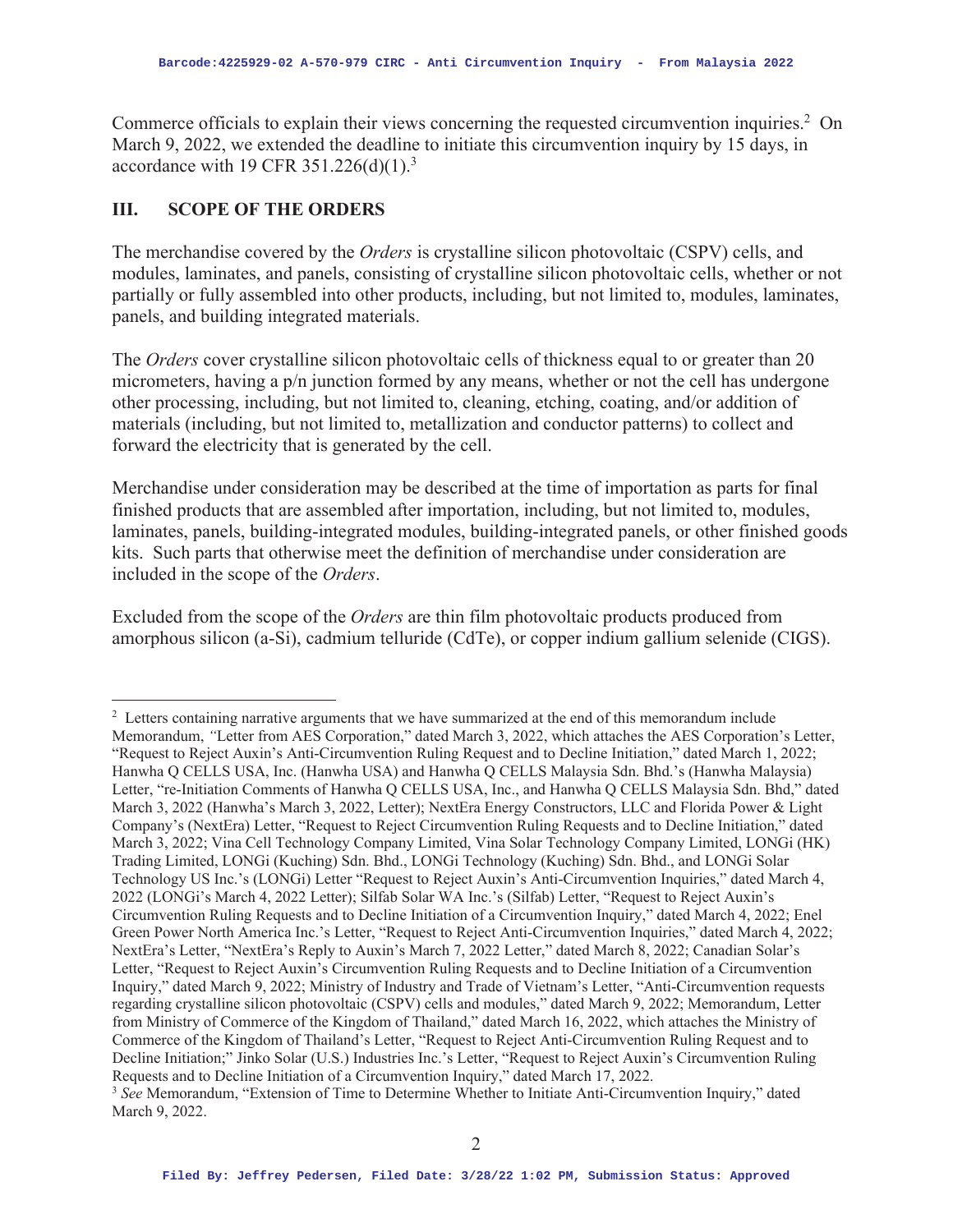Also excluded from the scope of the *Orders* are crystalline silicon photovoltaic cells, not exceeding 10,000mm<sup>2</sup> in surface area, that are permanently integrated into a consumer good whose function is other than power generation and that consumes the electricity generated by the integrated crystalline silicon photovoltaic cell. Where more than one cell is permanently integrated into a consumer good, the surface area for purposes of this exclusion shall be the total combined surface area of all cells that are integrated into the consumer good.

Additionally, excluded from the scope of the *Orders* are panels with surface area from 3,450 mm2 to 33,782 mm<sup>2</sup> with one black wire and one red wire (each of type 22 AWG or 24 AWG not more than 206 mm in length when measured from panel extrusion), and not exceeding 2.9 volts, 1.1 amps, and 3.19 watts. For the purposes of this exclusion, no panel shall contain an internal battery or external computer peripheral ports.

Also excluded from the scope of the *Orders* are:

- 1) Off grid CSPV panels in rigid form with a glass cover, with the following characteristics:
	- (A) a total power output of 100 watts or less per panel;
	- (B) a maximum surface area of 8,000 cm2 per panel;
	- (C) do not include a built-in inverter;
	- (D) must include a permanently connected wire that terminates in either an 8mm male barrel connector, or a two-port rectangular connector with two pins in square housings of different colors;
	- (E) must include visible parallel grid collector metallic wire lines every 1-4 millimeters across each solar cell; and
	- (F) must be in individual retail packaging (for purposes of this provision, retail packaging typically includes graphics, the product name, its description and/or features, and foam for transport); and
- 2) Off grid CSPV panels without a glass cover, with the following characteristics:
	- (A) a total power output of 100 watts or less per panel;
	- (B) a maximum surface area of 8,000 cm2 per panel;
	- (C) do not include a built-in inverter;
	- (D) must include visible parallel grid collector metallic wire lines every 1-4 millimeters across each solar cell; and
	- (E) each panel is
		- 1. permanently integrated into a consumer good;
		- 2. encased in a laminated material without stitching, or
		- 3. has all of the following characteristics: (i) the panel is encased in sewn fabric with visible stitching, (ii) includes a mesh zippered storage pocket, and (iii) includes a permanently attached wire that terminates in a female USB-A connector.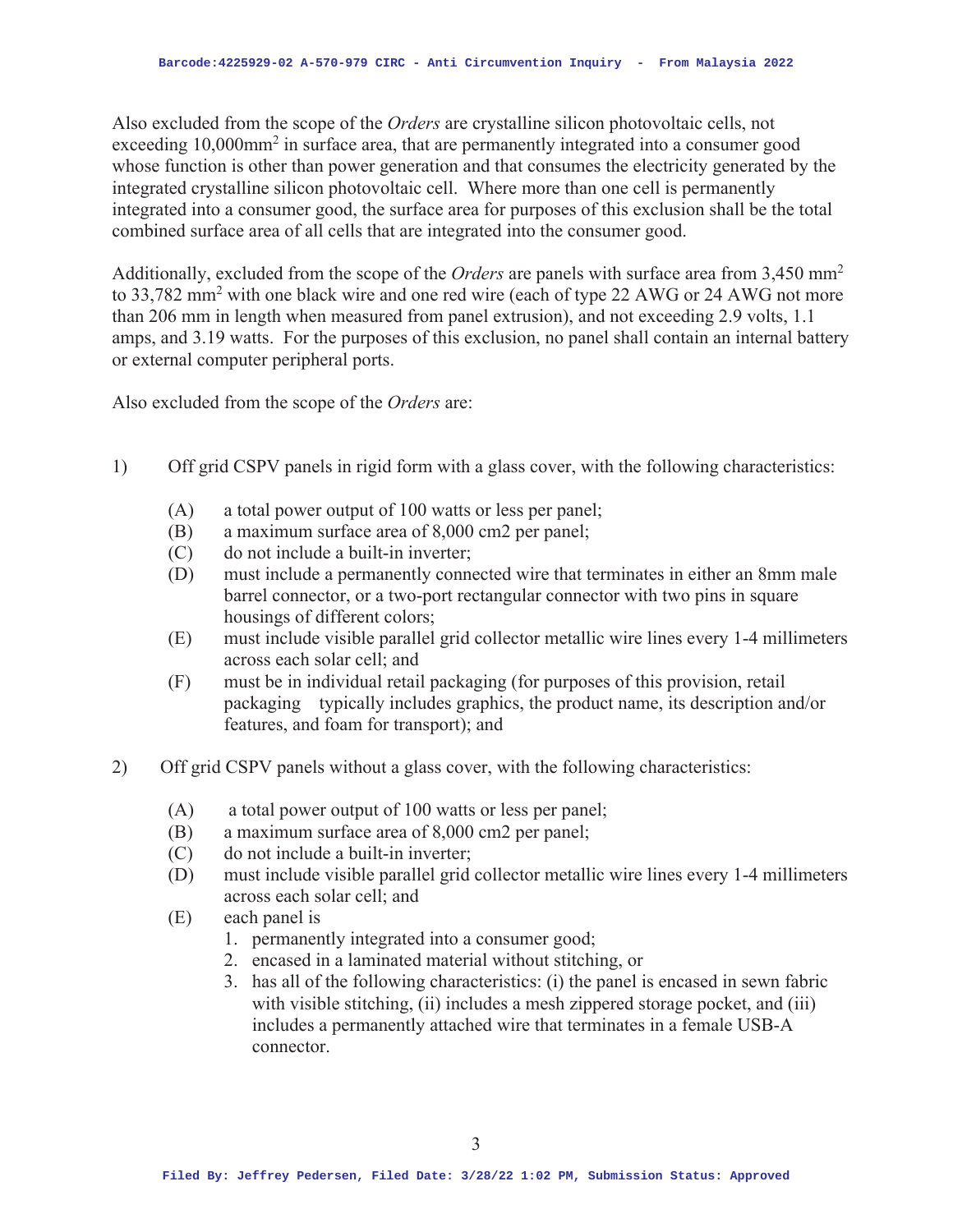In addition, the following CSPV panels are excluded from the scope of the *Orders*:

- 1) Off-grid CSPV panels in rigid form with a glass cover, with each of the following physical characteristics, whether or not assembled into a fully completed off-grid hydropanel whose function is conversion of water vapor into liquid water:
	- (A) A total power output of no more than 80 watts per panel;
	- (B) A surface area of less than  $5,000$  square centimeters (cm<sup>2</sup>) per panel;
	- (C) Do not include a built-in inverter;
	- (D) Do not have a frame around the edges of the panel;
	- (E) Include a clear glass back panel; and
	- (F) Must include a permanently connected wire that terminates in a two-port rectangular connector.

Modules, laminates, and panels produced in a third-country from cells produced in China are covered by the *Orders*; however, modules, laminates, and panels produced in China from cells produced in a third-country are not covered by the *Orders*.

Merchandise covered by the *Orders* is currently classified in the Harmonized Tariff System of the United States (HTSUS) under subheadings 8501.71.0000, 8501.72.1000, 8501.72.2000, 8501.72.3000, 8501.72.9000, 8501.80.1000, 8501.80.2000, 8501.80.3000, 8501.80.9000, 8507.20.8010, 8507.20.8031, 8507.20.8041, 8507.20.8061, 8507.20.8091, 8541.42.0010, and 8541.43.0010. These HTSUS subheadings are provided for convenience and customs purposes; the written description of the scope of the *Orders* is dispositive.<sup>4</sup>

## **IV. MERCHANDISE SUBJECT TO THE CIRCUMVENTION INQUIRIES**

The merchandise being examined in the circumvention inquiries is solar cells and modules that are produced and/or assembled in Cambodia, Malaysia, Thailand, or Vietnam using parts and components from China.

## **V. STATUTORY AND REGULATORY FRAMEWORK**

Auxin alleged circumvention pursuant to section 781(b) of the Act (merchandise completed or assembled in other foreign countries).

According to section 781(b)(1) of the Act, after taking into account any advice provided by the U.S. International Trade Commission (ITC) under section 781(e) of the Act, Commerce may find merchandise imported into the United States to be covered by the scope of an order if: (A) the merchandise imported in the United States is of the same class or kind as any merchandise produced in a foreign country that is the subject of an antidumping and/or countervailing duty order; (B) before importation into the United States, such imported merchandise is completed or assembled in another foreign country (a third country) from merchandise which is produced in the foreign country to which the order applies; (C) the process of assembly or completion in the third

<sup>4</sup> *See Orders*; *see also Crystalline Silicon Photovoltaic Cells, Whether or Not Assembled Into Modules, from the People's Republic of China: Final Results of Changed Circumstances Reviews, and Revocation of Antidumping and Countervailing Duty Orders, in Part,* 86 FR 71616-71617 (December 17, 2021) (excluding certain off-grid CSPV).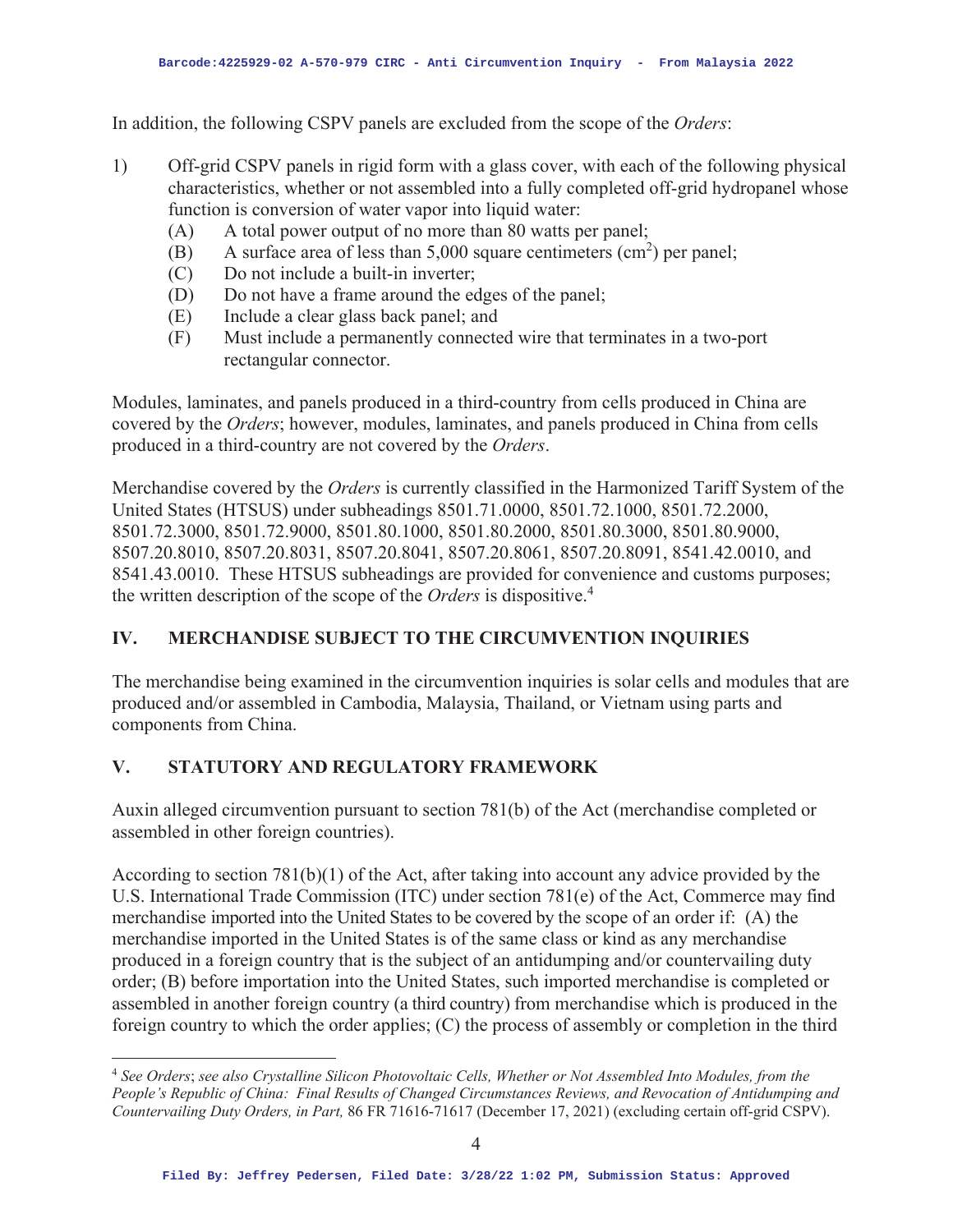country is minor or insignificant; (D) the value of the merchandise produced in the foreign country to which the antidumping and/or countervailing duty order applies is a significant portion of the total value of the merchandise exported to the United States; and (E) Commerce determines that action is appropriate to prevent evasion of an order.

In determining whether the process of assembly or completion in a third country is minor or insignificant under section 781(b)(1)(C) of the Act, section 781(b)(2) of the Act directs Commerce to consider: (A) the level of investment in the foreign country; (B) the level of research and development (R&D) in the foreign country; (C) the nature of the production process in the foreign country; (D) the extent of production facilities in the foreign country; and (E) whether the value of the processing performed in the foreign country represents a small proportion of the value of the merchandise imported into the United States. No single factor, by itself, controls Commerce's determination of whether the process of assembly or completion in a third country is minor or insignificant.<sup>5</sup> Commerce's practice is to evaluate each of the five factors and make its determination based on the totality of the circumstances.<sup>6</sup>

Moreover, pursuant to section 781(b)(3) of the Act, in determining whether to include merchandise assembled or completed in a third country within the scope of an antidumping and/or countervailing duty order, Commerce shall take into account: (A) the pattern of trade, including sourcing patterns; (B) whether the manufacturer or exporter of the merchandise that was shipped to the third country for completion or assembly is affiliated with the party that performed the completion or assembly; and (C) whether imports of the merchandise that was shipped to the third country for completion or assembly have increased after the initiation of the investigation that resulted in the order.

Section 351.226(d)(1)(ii) of Commerce's regulations provides that if Commerce "determines that a request for a circumvention inquiry satisfies the requirements of paragraph (c) of this section,  $\{it\}$  will accept the request and initiate a circumvention inquiry." Section 351.226(c)(1) provides that a request for a circumvention inquiry should allege the elements necessary for a circumvention determination under section 781 of the Act and be accompanied by information reasonably available to the requestor supporting the allegations. Further, 19 CFR 351.226(c)(2) provides that, to the extent reasonably available to the requestor, a request for a circumvention inquiry must include: (1) a detailed description, with a public summary, of the merchandise allegedly circumventing the order(s); (2) the name and address of the producer, exporter, and importer of the merchandise; (3) the requestor's position as to the nature of the alleged circumvention; (4) the requestor's position as to whether the circumvention inquiry, if initiated, should be conducted on a country-wide basis; and (5) factual information supporting this position.

<sup>5</sup> *See* Statement of Administrative Action accompanying the Uruguay Round Agreements Act (SAA), H.R. Doc. No. 103-316 (1994) at 893.

<sup>6</sup> *See Hydrofluorocarbon Blends from the People's Republic of China: Final Negative Scope Ruling on Gujarat Fluorochemicals Ltd.'s R-410A Blend; Affirmative Final Determination of Circumvention of the Antidumping Duty Order by Chinese Blends Containing CCC Components*, 85 FR 61930 (October 1, 2020), and accompanying Issues and Decision Memorandum (IDM) at 20.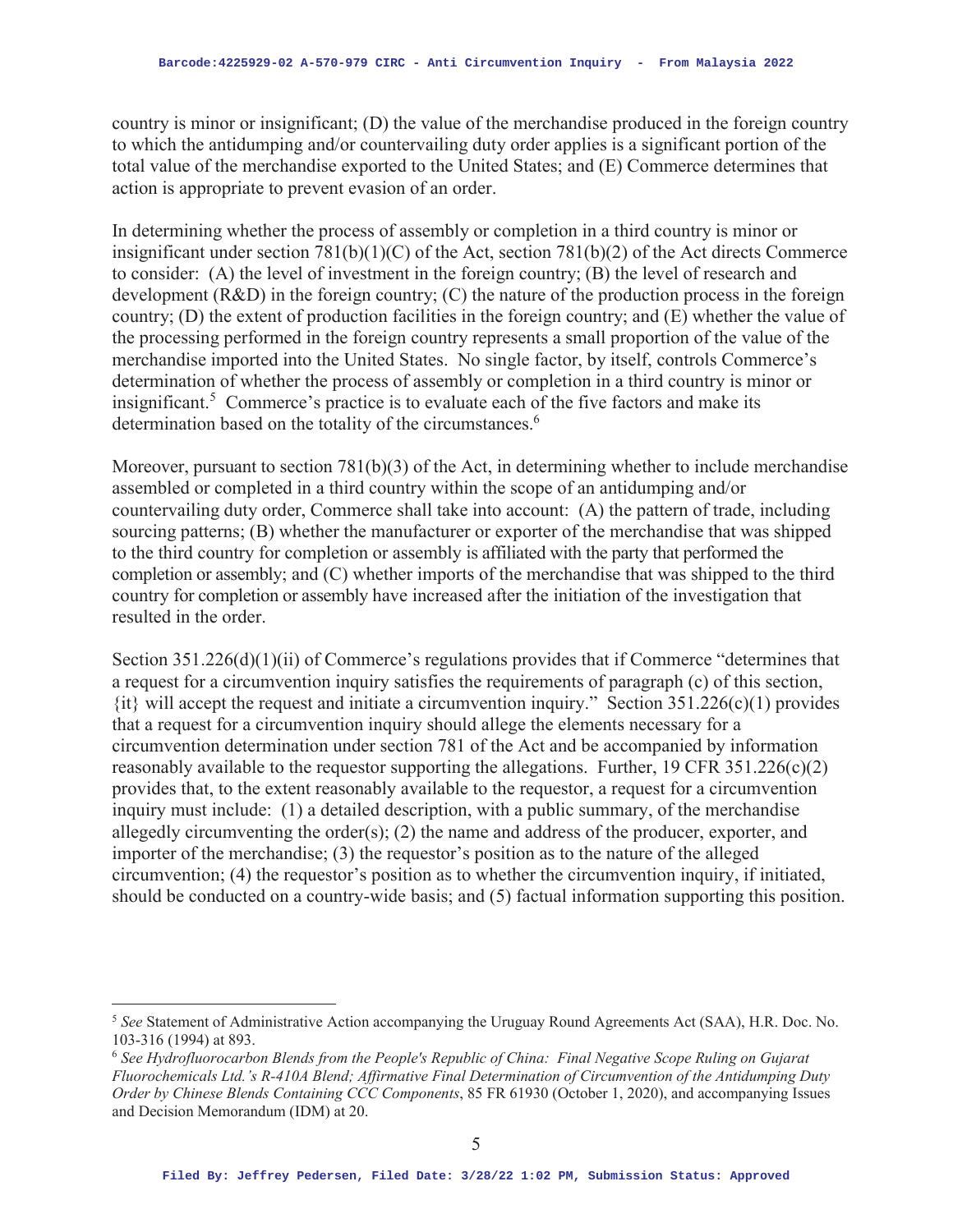#### **VI. ANALYSIS**

Pursuant to 19 CFR 351.226(c)(2)(i) and (ii), Auxin provided a detailed description, with a public summary, of the merchandise allegedly circumventing the orders. According to Auxin, solar cells and modules that are produced/assembled in Cambodia, Malaysia, Thailand, or Vietnam using parts and components from China are circumventing the AD and CVD orders on solar cells and modules from China. Auxin also provided detailed descriptions of the stages of, and identified where various inputs were consumed in, producing solar cells and solar modules.<sup>7</sup> Pursuant to 19 CFR 351.226(c)(2)(iii), (iv), (v) and (vi), Auxin also provided the names and address of the producers, exporters, and importers of the relevant merchandise,<sup>8</sup> explained its position as to the nature of the alleged circumvention, made a country-wide circumvention allegation, and provided supporting factual information.<sup>9</sup> Pursuant to 19 CFR 351.301(c)(1), Auxin alleged the necessary elements for a circumvention determination and provided reasonably available information supporting its allegations. Below, pursuant 19 CFR 351.226(c)(iv), we have examined Auxin's statement of position as to the nature of the alleged circumvention in the context of the statutory requirements for finding circumvention.

### **A. Whether the Imported Merchandise is of the Same Class or Kind of Merchandise as Subject Merchandise**

Auxin claims that the solar cells and modules allegedly circumventing the *Orders* are identical to the merchandise subject to the *Orders* except that they were completed in Cambodia, Malaysia, Thailand, and Vietnam. Auxin provided shipping data indicating that companies in Cambodia, Malaysia, Thailand, and Vietnam exported merchandise to the United States which meets the description of subject merchandise. Auxin also provided evidence that the merchandise at issue from Cambodia, Malaysia, Thailand, and Vietnam was entered into the United States under the same tariff classification as subject merchandise.<sup>10</sup>

### **B. Whether the Imported Merchandise was Completed in a Third Country from Merchandise Produced in the Subject Country Before Importation into the United States**

Auxin provided evidence that certain solar cell and module processors located in Cambodia,<sup>11</sup> Malaysia,<sup>12</sup> Thailand,<sup>13</sup> and Vietnam<sup>14</sup> obtained silicon wafers, silver paste, silane, solar glass, aluminum frames, junction boxes, ethylene vinyl acetate (EVA), backsheets, and other materials from China (specifically either from, or with the assistance of, their Chinese parent solar conglomerates) that are used to produce solar cells and modules. In addition, Auxin presented trade data that purportedly shows recent surges in Cambodia, Malaysia, Thailand, and Vietnam's

<sup>&</sup>lt;sup>7</sup> See Circumvention Request at 14-22.<br><sup>8</sup> *Id.* at Exhibit 2.<br><sup>9</sup> *Id.* at 1.<br><sup>10</sup> *Id.*<br><sup>11</sup> *Id.* at 54-57 and Exhibits 19, 65-74.<br><sup>12</sup> *Id.* at 32-36 and Exhibits 14-28.<br><sup>13</sup> *Id.* at 36-43 and Exhibits 1, 2, 12, 19,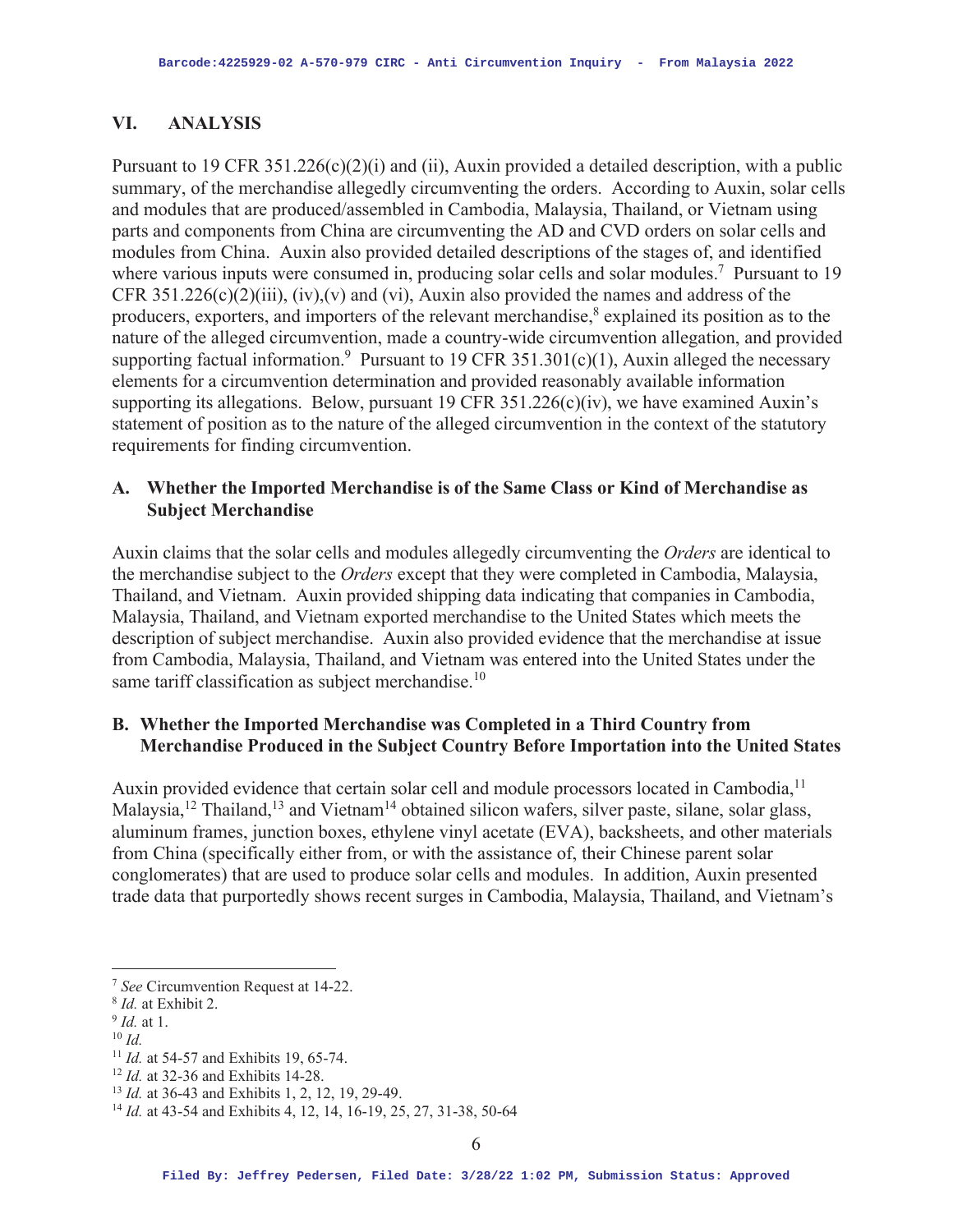imports of silicon wafers,<sup>15</sup> silver paste, silane, solar glass, aluminum frames, junction boxes, EVA, backsheets, and other materials from China that are used to produce solar cells and modules.16 Auxin also submitted a BloombergNEF Report with the statement that "70% of the actual value of that equipment {*i.e*., solar modules imported into the United States from Southeast Asia} accrues to China where key, pre-assembly steps in the making of the equipment take place, including production of solar-grade silicon, ingots, wafers and cells."17 Lastly, Auxin provided evidence that China has as much as 99 percent of the worldwide solar wafer capacity, 95 percent of the worldwide solar ingot capacity, and 64 percent of solar-grade polysilicon capacity.<sup>18</sup> According to Auxin, this demonstrates that the solar cell producers in Cambodia, Malaysia, Thailand, and Vietnam would likely obtain solar-grade silicon wafers from China.

## **C. Whether the Process of Assembly or Completion in the Third Countries is Minor or Insignificant**

Below we have considered each of the statutory criteria noted above that are under section 781(b)(2) of the Act.

(1) Level of Investment in the Third Countries

Auxin alleges that the level of investment that is required to process silicon wafers into solar cells and assemble solar cells into solar modules is minimal compared to the level of investment that is required to produce polysilicon and silicon wafers. According to Auxin, investments in Chinese polysilicon enrichment facilities were between \$643 million to \$2.1 billion,19 whereas the Chinese solar conglomerates' investments in solar cell and/or module facilities in the third countries ranged from as little as \$7.7 million to a maximum of \$160 million.<sup>20</sup> Auxin cited a statement in the BloombergNEF Report that " $\{t\}$  echnical hurdles are highest for plants that make polysilicon and wafers. These plants are also costly to build and take longest to construct. Cell and module factories can be built faster...."<sup>21</sup>

(2) Level of R&D in the Third Countries

Auxin claims that the level of R&D in Cambodia, Malaysia, Thailand, and Vietnam related to completing solar cells and assembling them into modules using Chinese-origin components is minimal. According to Auxin, solar cell and module processors in Cambodia, Malaysia, Thailand, and Vietnam rely on R&D performed by their owners in China, rather than developing their own technology. Auxin cited significant R&D expenditures by certain Chinese owners of subsidiaries

<sup>&</sup>lt;sup>15</sup> *Id.* at 28-31 and Exhibits 3, 4, and 13 where Auxin demonstrated that nearly all solar wafers consumed globally are produced in China.

<sup>&</sup>lt;sup>16</sup> *Id.* at 30-31 and Exhibits 8 where Auxin presented trade data concerning all inputs, including wafers. <sup>17</sup> *See* Exhibit 4, which contains Solar PV Trade and Manufacturing: A Deep Dive, Bloomberg NEF (Feb. 2021) (BloombergNEF Report).<br><sup>18</sup> *Id.* at Exhibit 13.

<sup>&</sup>lt;sup>19</sup> *Id.* at 60-61 and Exhibits 76-79, 84-86.<br><sup>20</sup> *Id.* at 62-64 and Exhibits 15, 87-91.<br><sup>21</sup> *Id.* at 59 (citing BloombergNEF Report at Exhibit 4, p. 1).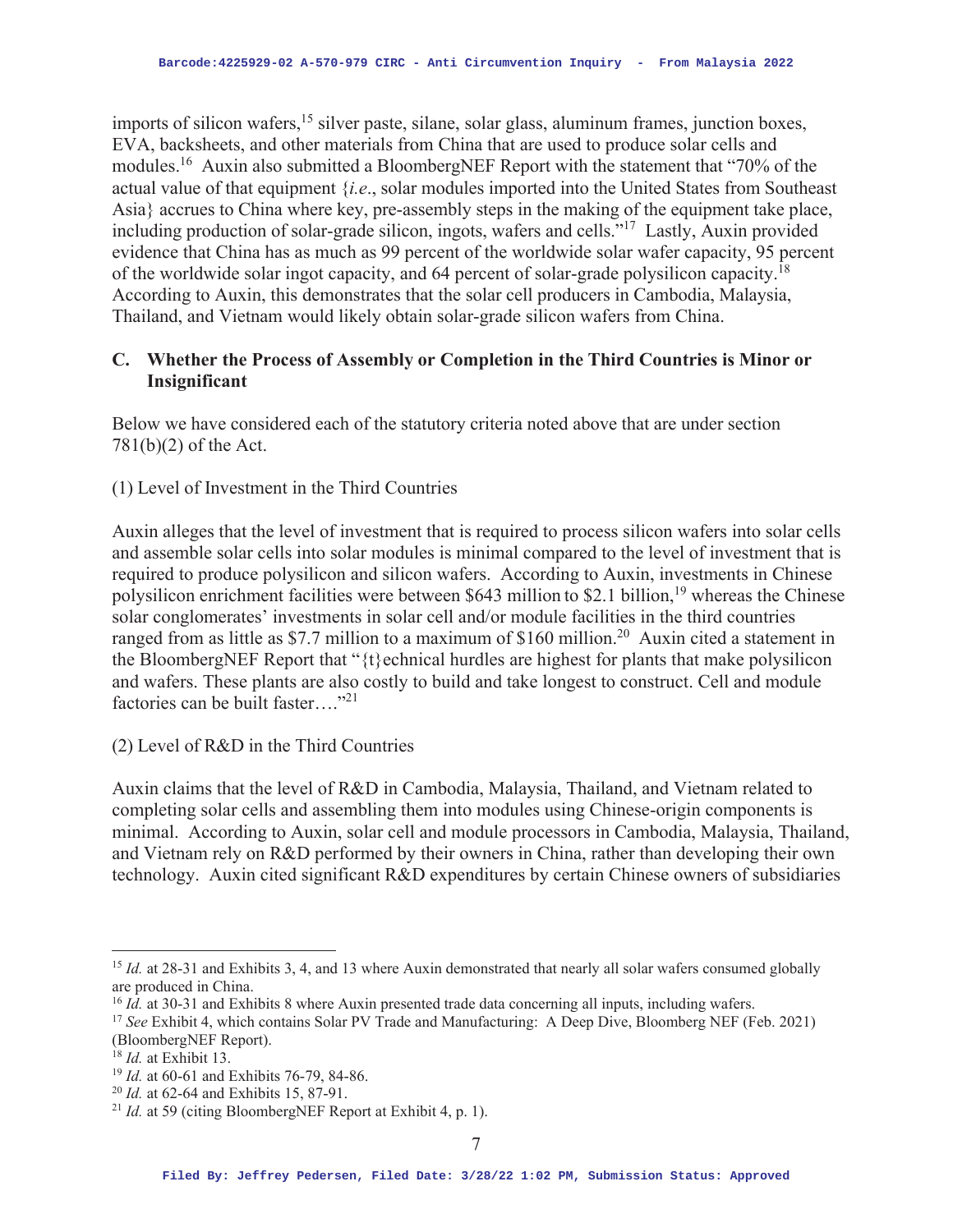in the third countries at issue and noted that these owners have obtained thousands of patents. $^{22}$ By contrast, Auxin notes that financial statements either do not identify R&D as a principle business or activity of the subsidiaries in the third countries at issue or R&D expenses for them are not separately identified on the financial statements.<sup>23</sup> Furthermore, Auxin cited statements in BloombergNEF Report that "{c}ell manufacturing is more versatile compared to wafers and polysilicon and has lower technical hurdles"<sup>24</sup> and "{b}uilding a new module factory has low technical hurdles compared to wafer and polysilicon. $\frac{1}{25}$ 

(3) Nature of the Production Process in the Third Countries

Auxin noted the following regarding the nature of the module assembly in the third countries:

In the underlying AD investigation, Commerce evaluated the production process of solar cells and modules and "concluded that the module assembly stage of production is principally an assembly process, which consists of stringing together solar cells, laminating them, and fitting them in a glass-covered aluminum frame for protection." In other words, Commerce has already determined that "the module assembly stage of production is a comparatively less sophisticated process than cell conversion or the production stages that precede it."

Auxin also contends that in applying the "nature of the production process" criterion, Commerce should follow its established practice and compare the production operations of an integrated Chinese solar cell producer to the operations of the companies in the third countries that convert Chinese-origin silicon wafers into solar cells and assemble solar cells into modules. Auxin maintains that the operations in the third countries are limited compared to the operations of a Chinese solar cell producer in terms of production activities, investment, R&D, expenses, and technology. In Auxin's view, only two of the five production stages occur in the third countries (cell production and module assembly occur in the third countries while polysilicon production, ingot production, and wafer production occur in China).

Auxin also believes that the manufacturing process and the level of investment "up through wafers, starting from the initial raw polysilicon stage, is much more substantial than the process of converting the wafers to cells and assembling modules." As noted above in the "Level of Investment in the Third Countries" and "Level of R&D in the Third Countries" sections, Auxin provided evidence indicating that completing/assembling parts into solar cells and modules in the third countries requires less capital and limited R&D compared to producing polysilicon and wafers in China.

<sup>&</sup>lt;sup>22</sup> *Id.* at 65 and Exhibit 25 (citing LONGi Group's annual report identifying \$407 million dollar R&D expenditures in 2020 alone, resulting in 1,001 patents, and indicating that the R&D took place in China). Auxin also cited many large investments in R&D by the Chinese solar conglomerates GCL, Canadian Solar, Trina Solar, Jinko Solar, and Boviet at Exhibits 12, 31, and 56).

<sup>23</sup>*Id*. at Exhibits 12, 31, and 56.

<sup>&</sup>lt;sup>24</sup>*Id.* at Exhibit 4, Section 3.3.

<sup>25</sup>*Id*. at Section 3.4.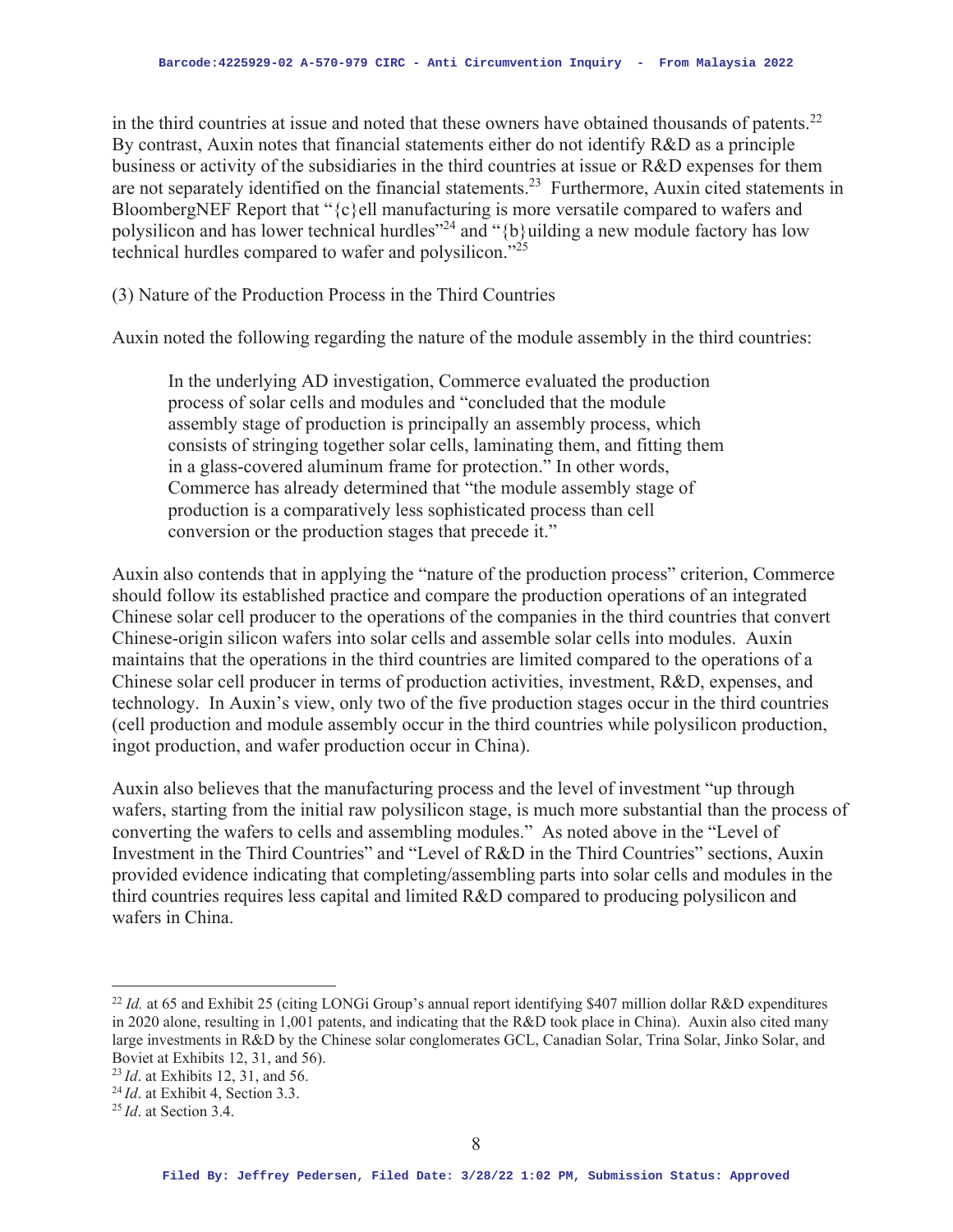Auxin essentially characterizes the operations of certain solar cell and module producers in Cambodia, Malaysia, Thailand, and Vietnam as further processors and assemblers since there is evidence indicating that these companies process/assemble major inputs that they obtain from their Chinese owners or Chinese owners' supply chains (*e.g.,* silicon wafers, silver paste, silane, solar glass, aluminum frames, junction boxes, EVA, backsheets) into solar cells and modules (*see* section VI. B. above).

### (4) Extent of the Production Facilities in the Third Countries

According to Auxin, production facilities in the third countries under consideration are limited. Auxin notes that the sizes of Jinko Solar Group's solar cell and module plants in Malaysia are 8,191 square meters and 12,679 square meters. In contrast, the sizes of Jinko Solar Group's facilities in China for producing silicon ingots and wafers and silicon ingots are 68,397 square meters and 165,333 square meters, respectively. Auxin also provided evidence that JA Solar's Malaysian facility is 19,357 square meters in size while its Chinese facilities range from 38,157 square meters to 559,973 square meters in size. Canadian Solar has solar cell and module facilities in Thailand and Vietnam that are all under 30,000 square meters in size while it has a facility in China that manufactures polysilicon ingots, silicon wafers, and solar modules that has a total area of 75,527 square meters. Auxin also provided proprietary evidence regarding the gigawatt production capacities of the facilities in the third countries at issue compared to the gigawatt production capacities of Chinese facilities to demonstrate the limited extent of the operations in the third countries.26

As noted above in the "Level of Investment in the Third Countries" section, Auxin provided evidence that less investment is required for solar cell and module production facilities in the third countries than for silicon processing and wafer production facilities in China. Auxin also relied on a BloombergNEF Report to show the extent of cell and module facilities in the third countries. That report contains statements that " ${b}$ uilding a new module factory has low technical hurdles compared to wafer and polysilicon," and due to those "low technical and financial barriers, it is also easier for module companies to open shop in other countries in response to tariffs or other policy developments."27

(5) Whether the Value of the Processing Performed in the Third Country Represents a Small Proportion of the Value of the Merchandise Imported into the United States

Although Auxin notes that it does not have access to the confidential data of producers of solar cells and modules in the third countries under consideration, it provided industry publications to demonstrate that the processing of Chinese raw materials in the third countries under consideration is a small proportion of the total value of the merchandise exported to the United States. Specifically, Auxin cites a statement in the BloombergNEF Report that "Southeast Asian nations account for just 27% of the value of a typical PV module exported to the U.S., despite those nations being most likely to be the last port of call before final, assembled equipment arrives in the U.S."28 Auxin also points to a statement in the BloombergNEF Report that "the majority of

<sup>&</sup>lt;sup>26</sup> *Id.* at 69-71 and Exhibits 14, 19, 70, 74, 96.<br><sup>27</sup> *Id.* at 72 (citing BloombergNEF Report at Exhibit 4).

<sup>28</sup> *Id*.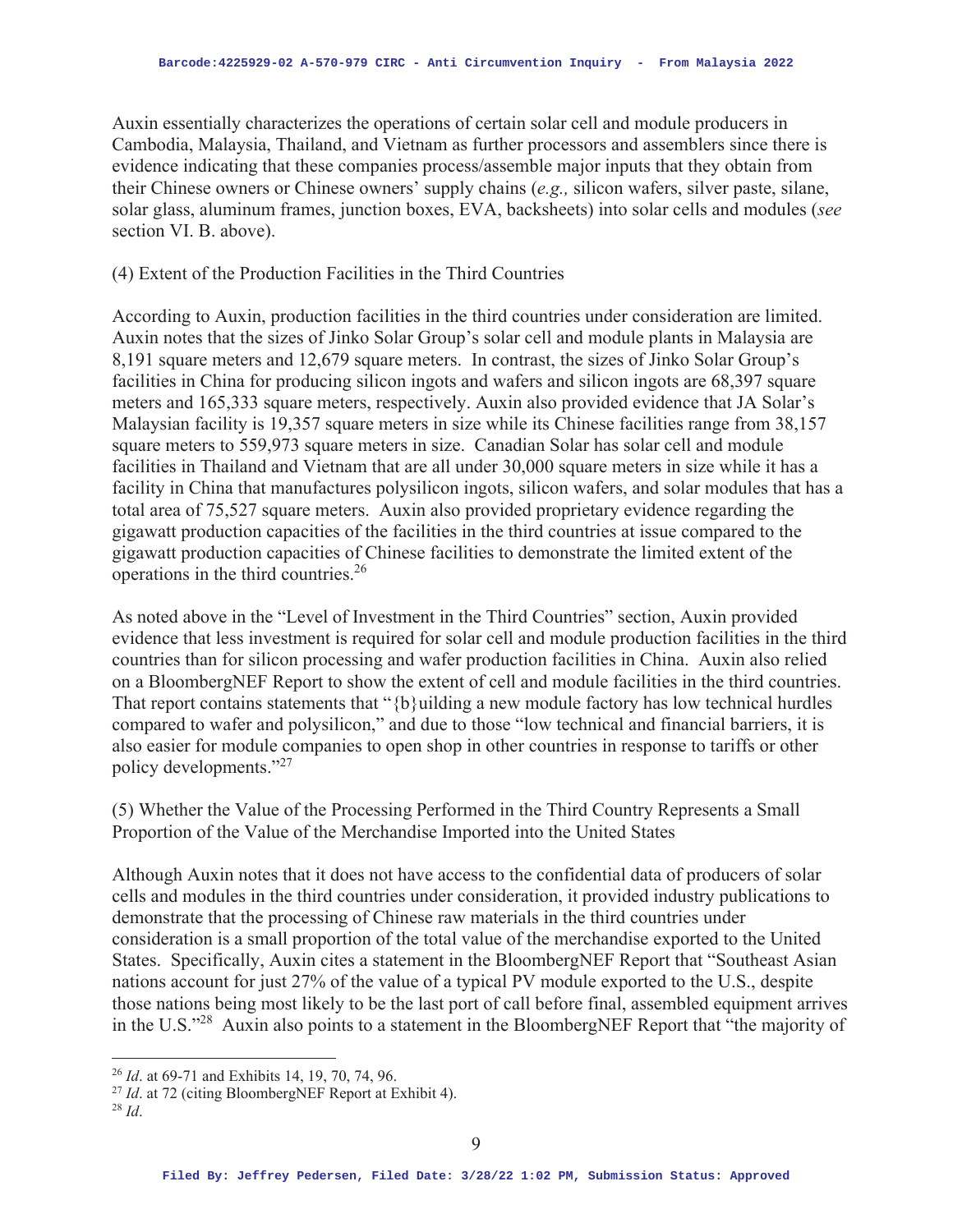goods the U.S. imports {i.e., solar panels} arrive from Southeast Asia post assembly," but "70% of the actual value of that equipment {solar panels} accrues to China where key, pre-assembly steps in the making of the equipment take place, including production of solar-grade silicon, ingots, wafers and cells." 29 Auxin also cites a statement in the BloombergNEF Report that "{w}hether a silicon-based module is assembled on U.S. soil or abroad, about half its total value is accounted for by non-silicon raw materials such as silver paste, glass and back sheets," with the "vast majority of suppliers of these materials {being} concentrated in China."30 Moreover, the solar production surveys that Auxin provided that were issued by the U.S. National Renewable Energy Laboratory (NREL) and the BloombergNEF Report indicate that the combined cost of silver paste and wafers account for over half of the cost of producing solar cells.<sup>31</sup>

## **D. Whether the Value of the Merchandise Produced in China and Used in Third-Country Production is a Significant Portion of the Total Value of the Merchandise Exported to the United States32**

The cost itemizations in the BloombergNEF and NREL reports that Auxin placed on the record support its contention that the costs of silicon wafers, silver paste, solar glass, aluminum frames, junction boxes, EVA, backsheets, and other inputs supplied by China to the solar cell processors and solar module assemblers in the third-countries constitute a significant portion of the total cost of the final products in which these inputs were incorporated.33 Auxin cited a statement in the BloombergNEF Report that "70% of the actual value of that equipment {solar panels} accrues to China where key pre-assembly steps in the making of the equipment take place, including production of solar-grade silicon, ingots, wafers and cells." 34 Even though Auxin alleged that solar cell production is taking place in the third-countries, as noted above, there is evidence that many significant inputs that are used to produce solar cells in the third-countries came from China and thus their value would still accrue to China.

<sup>29</sup> *Id*. at 59 (citing BloombergNEF Report at 22). 30 *Id*. 31 *Id*. at Exhibits 4 and 97.

<sup>&</sup>lt;sup>32</sup> Pursuant to section 351.226(i) of our regulations " $\{i\}$ n determining the value of parts or components (including such purchases from another person) under section  $781(b)(1)(D)$  of the Act, or of processing performed (including by another person) under section 781(b)(2)(E) of the Act, the Secretary may determine the value of the part or component on the basis of the cost of producing the part or component under section  $773(e)$  of the Act—or, in the case of nonmarket economies, on the basis of section 773(c) of the Act.

<sup>33</sup> *See* BloombergNEF Report at Exhibit 4, containing the cost elements of a \$0.19 per-watt module (*i.e.*, \$0.09 per watt for module assembly, \$0.03 per watt for cell processing, \$0.01 per watt for wafer processing and \$0.06 per watt for polysilicon). The NREL report at Exhibit 97, iv, contains a similar cost itemization. These reports explicitly itemize the processing and material costs of each stage. Given that significant portions of module assembly and cell production costs are made up of material costs, and Auxin provided evidence that third-country processors obtained such materials from China, the cost distribution noted in the BloombergNEF Report indicates that Chinese materials may constitute a significant portion of the total cost of the final products.

<sup>34</sup> *See* Circumvention Request at 59 (citing BloombergNEF Report at 22). Based on the cost itemizations in the BloombergNEF Report and the NREL Report, the percentage of solar cell production costs represented by the cost of Chinese materials (*e.g.*, wafers, silver and aluminum paste, silane) would likely be higher than the percentage of solar module costs represented by the cost of Chinese materials for the solar modules shipped from the third countries under consideration to the United States. *See* Exhibits 4 and 57.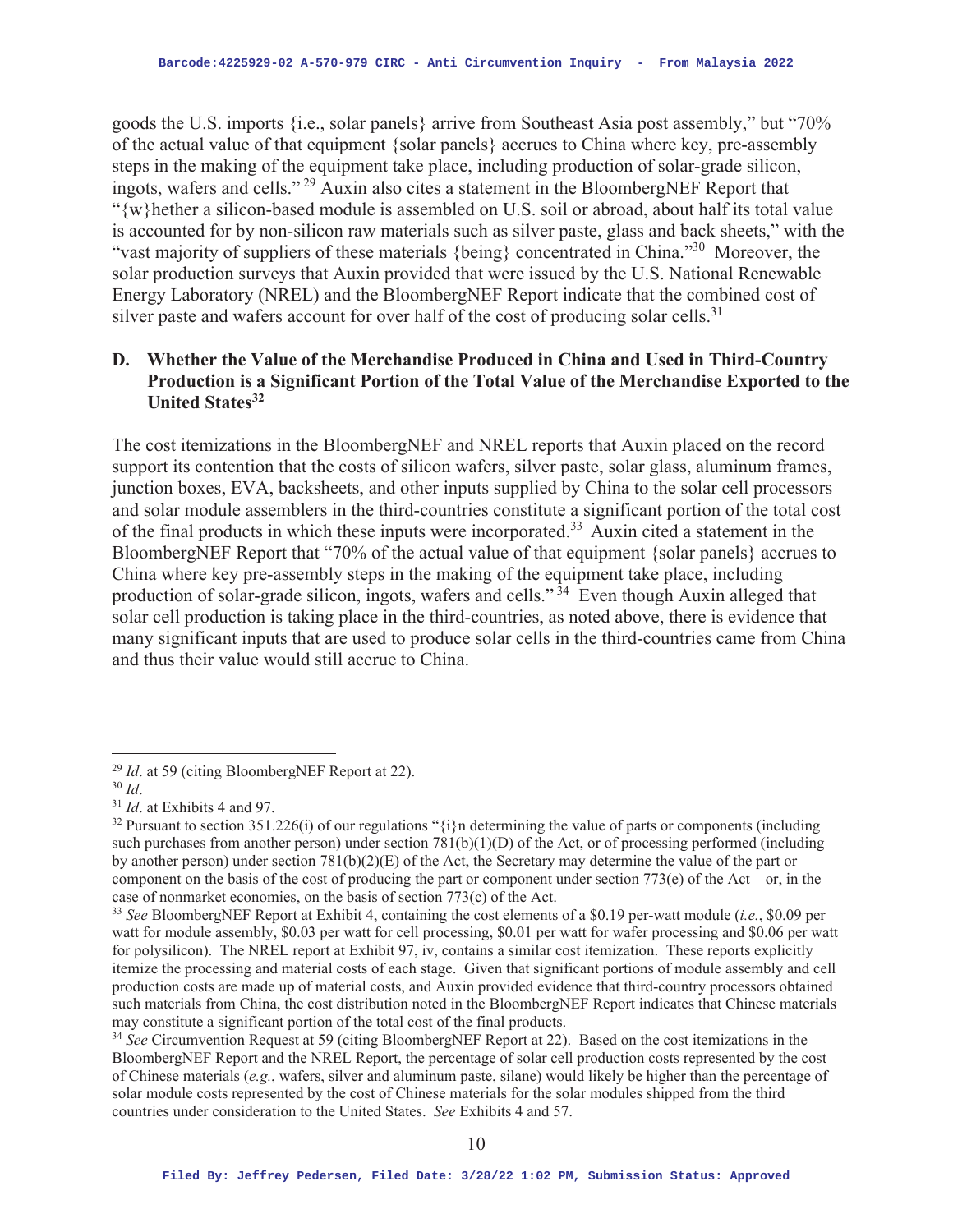### **E. Additional Factors to Consider in Determining Whether a Circumvention Inquiry is Warranted**

Below we have considered each of the statutory criteria noted above that are under section 781(b)(3) of the Act.

#### (1) Pattern of Trade and Sourcing Patterns

Auxin provided trade statistics from the ITC demonstrating that between 2011 (the year the petition that led to the *Orders* was filed) and 2020, the value of U.S. imports of solar cells and modules from China decreased 86 percent, from approximately \$2.8 billion to approximately \$392 million.<sup>35</sup> From January through May 2021, U.S. imports of solar cells and modules from China dropped to less than \$7.5 million.<sup>36</sup> Meanwhile, U.S. imports of solar cells and modules from Cambodia, Malaysia, Thailand, and Vietnam increased from \$150 million in 2011 to \$5.4 billion in  $2020^{37}$ 

Auxin also provided trade statistics<sup>38</sup> and other information indicating that Chinese exports to Cambodia, Malaysia, Thailand, and Vietnam of silicon wafers and other essential direct material inputs that are necessary to convert wafers into solar modules, such as silver paste, solar glass, silane, aluminum frames, junction boxes, EVA, and backsheets, increased significantly after imposition of the *Orders*. 39

(2) Whether the Manufacturer or Exporter of the Merchandise That was Shipped to the Third Country for Completion or Assembly is Affiliated with the Party That Performed the Completion or Assembly

Auxin placed on the record substantial evidence that a number of the solar cell processors and solar module assemblers in Cambodia, Malaysia, Thailand, and Vietnam are subsidiaries of large Chinese solar conglomerates which supplied them with the inputs that they used to produce solar cells and/or modules. Thus, Auxin maintains that these third-country solar cell and module producers are affiliated with their Chinese suppliers.40

Auxin also provided evidence that while Chinese producers made, and continue to make, solar cells and modules, upon imposition of the *Orders*, large Chinese solar conglomerates began building subsidiary facilities in Cambodia,<sup>41</sup> Malaysia,<sup>42</sup> Thailand,<sup>43</sup> and Vietnam<sup>44</sup> for processing silicon wafers into solar cells and modules.<sup>45</sup>

<sup>35</sup> *Id.* at Exhibit 1. 36 *Id.*

- 
- 
- 
- <sup>37</sup> *Id*. 38 *Id.*<sup>39</sup> *Id.* at 32-57 and Exhibits 1, 2, 4, 14-74. 40 *Id.*
- 

<sup>&</sup>lt;sup>41</sup> *Id.* at 54-57 and Exhibits 19, 65-74.<br><sup>42</sup> *Id.* at 32-36 and Exhibits 14-28.<br><sup>43</sup> *Id.* at 36-43 and Exhibits 1, 2, 12, 19, 29-49.<br><sup>44</sup> *Id.* at 43-54 and Exhibits 4, 12, 14, 16-19, 25, 27, 31-38, 50-64<br><sup>45</sup> *Id.*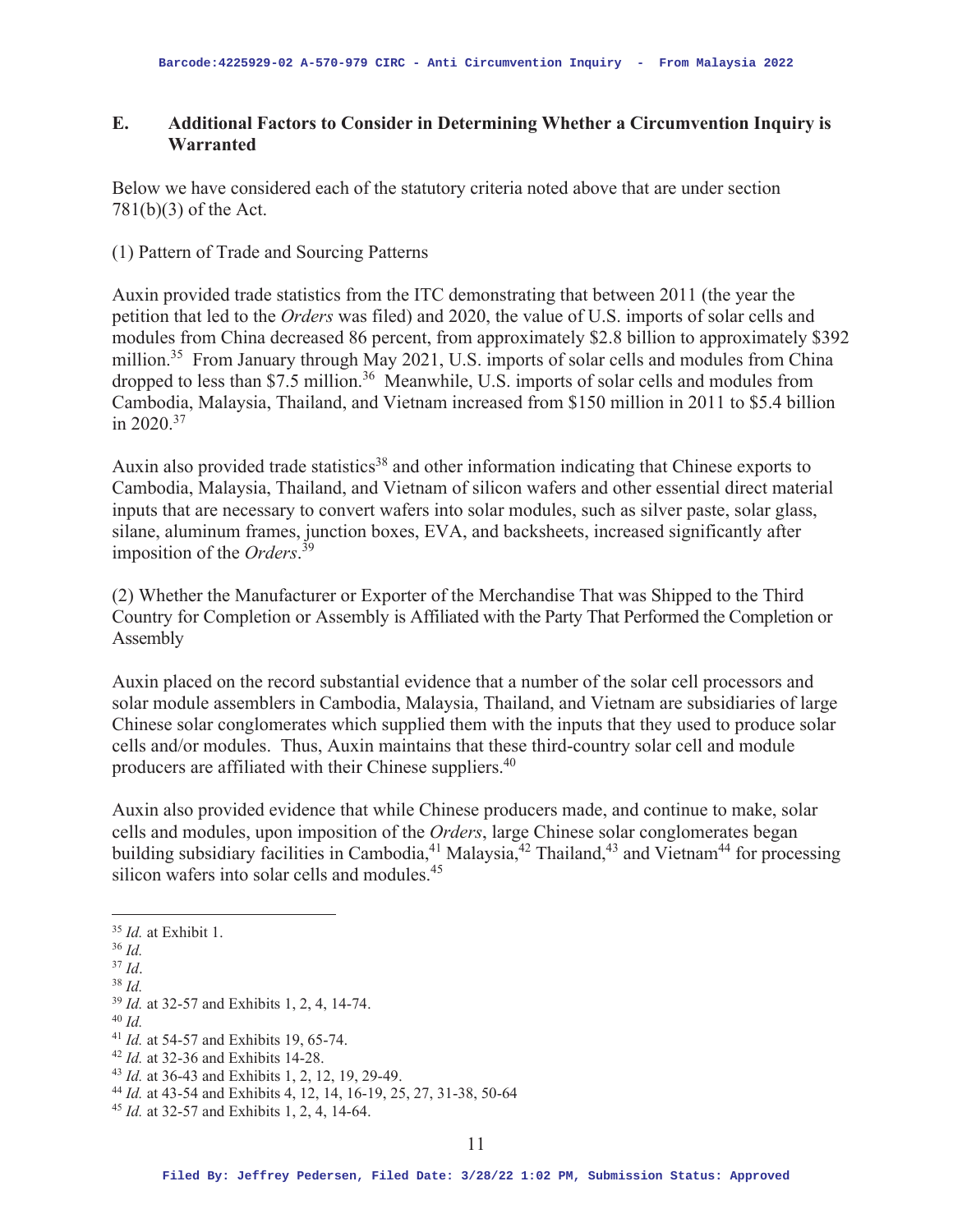(3) Whether Imports of the Merchandise That was Shipped to the Third Country for Completion or Assembly Have Increased After the Initiation of the Investigation That Resulted in the Order

As noted above, Auxin provided trade statistics and other information indicating that Chinese exports to Cambodia, Malaysia, Thailand, and Vietnam of silicon wafers and other essential direct material inputs that are necessary to convert wafers into solar modules, such as silver paste, solar glass, silane, aluminum frames, junction boxes, EVA and backsheets, increased significantly after imposition of the *Orders*. 46

Based on the foregoing, for purposes of initiation, we have determined that, consistent with 19 CFR 351.301(c)(1), Auxin properly alleged the elements necessary for a circumvention determination under section 781(b) of the Act and provided information reasonably available to it supporting its allegations. Also, to the extent reasonably available to Auxin, it provided the information required to be included in a request for a circumvention inquiry under 19 CFR  $351.301(c)(2)$ .

# **VII. COMMENTS OPPOSING INITIATION**

A number of parties urged Commerce not to initiate the requested circumvention inquiries. Some of those parties claimed that Auxin's requests do not meet the regulatory and statutory criteria for initiating circumvention inquiries. We have addressed those comments below.

Certain parties claimed that Auxin failed to identify adequately the merchandise that it claims is circumventing the *Orders* (*see* 19 CFR 351.226(c)(2)(i) – requiring a detailed description of the merchandise allegedly circumventing the order). We disagree. Auxin provided the information required under 19 CFR 351.226(c)(2)(i)(A)-(F), and clearly identified as the subject of its request cell completion and module assembly in the third countries at issue when processors in those countries used components from China. Auxin also explained the steps required for cell production and module assembly. Auxin identified the merchandise that it claims is circumventing the *Orders* as solar cells and modules that are produced and/or assembled in Cambodia, Malaysia, Thailand, or Vietnam using parts and components from China. Therefore, Auxin satisfied the regulatory requirement to describe the merchandise allegedly circumventing the *Orders*.

Parties also claimed that Auxin incorrectly identified third-country processing as minor or insignificant. These parties argued that the third-country processing involves significant production steps that require major investment and are technologically sophisticated. However, consistent with 19 CFR 351.226(c)(iv), Auxin described its position as to the nature of the alleged circumvention under section 781(b) of the Act (merchandise completed or assembled in other foreign countries) and provided information to support its allegation. Specifically, Auxin described certain situations, supported with information reasonably available to it, where the extent of the key inputs that the third-country processors obtained from China, including research and development performed in China, indicated that a small portion of the value of the final product accrued to the third countries. Thus, Auxin provided a reasoned explanation for its

<sup>46</sup> *Id.* at 32-57 and Exhibits 1, 2, 4, 14-74.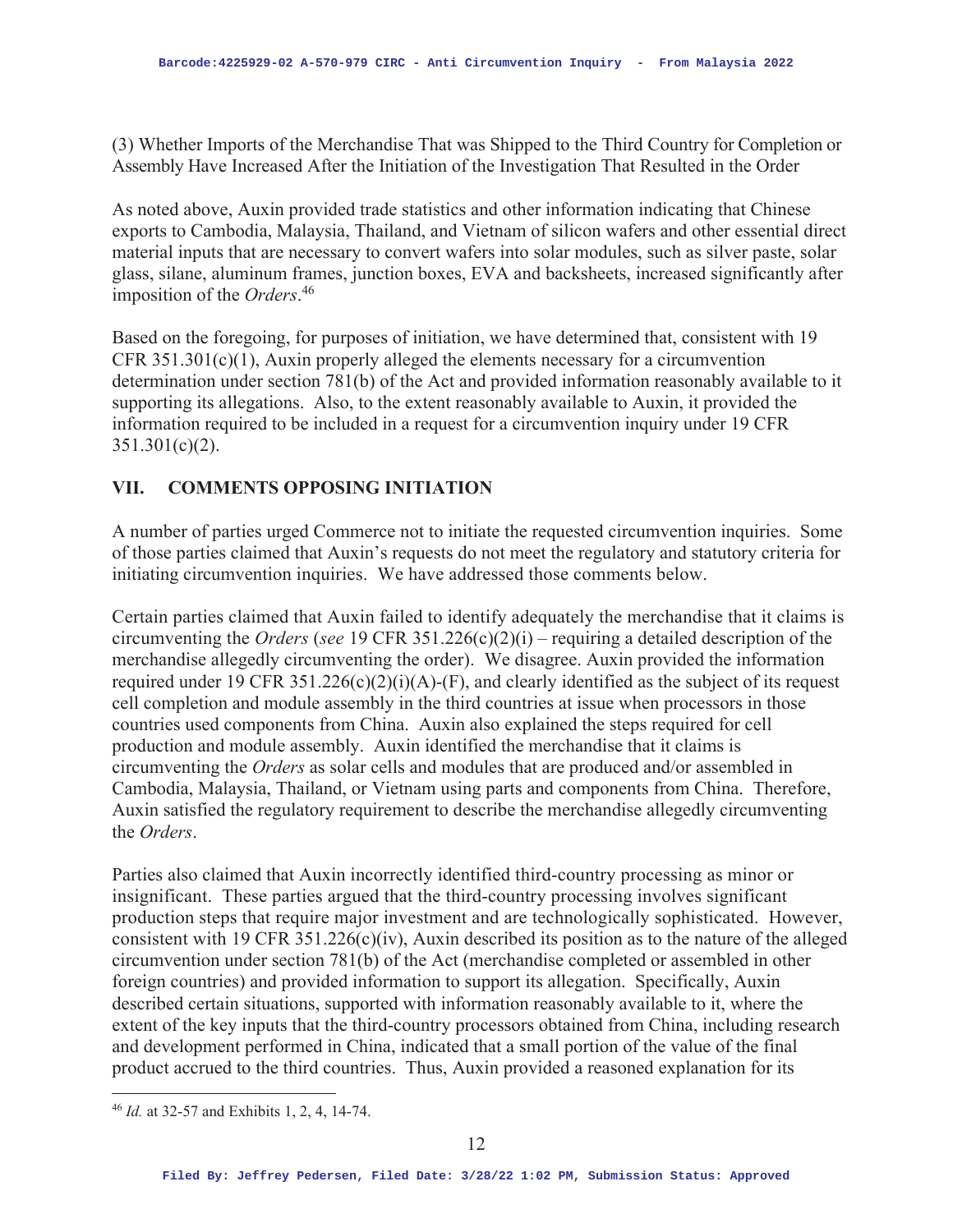characterization of the third-country processing, and it supported its explanation with information reasonably available to it, including information regarding each factor listed in section 781(b)(2) of the Act. As Auxin noted, it does not have access to the confidential data of companies that produce/process solar cells and modules in the third countries at issue. Consequently, we determined that the information provided by Auxin regarding third-country processing provides a basis for initiation. During the course of the circumvention inquiries, parties may comment on whether the requirement in section  $781(b)(1)(c)$  of the Act (whether the process of assembly or completion in the foreign country is minor or insignificant) has been met for purposes of determining whether or not circumvention exists.

Another party claimed that the *Orders* under consideration expressly exclude modules assembled from solar cells produced in a third country and the United States Court of Appeals for the Federal Circuit (CAFC) held that a product specifically excluded from the scope of an order may not be brought within the scope of that order in the context of a circumvention inquiry.<sup>47</sup> We disagree that the CAFC's decision in *Wheatland Tube* precludes initiation of these circumvention inquiries. *Wheatland Tube* pertains to the "minor alterations" provision of the circumvention statute, not the third-country processing provision of the statute.<sup>48</sup> The CAFC was concerned about using the minor alterations provision of the circumvention statute to include a product expressly excluded from the scope of an order within the class or kind of merchandise covered by the order.<sup>49</sup> *Wheatland Tube* did not address the third-country processing provision of the Act or the application of the third-country processing provision to products not expressly excluded in the literal language of the scope of an order.

Circumvention inquiries by their nature necessarily concern merchandise that is not covered by the scope of an existing AD/CVD order. The argument that solar cells and modules that are outside of the scope cannot be included within the scope of the *Orders* through a circumvention proceeding ignores the express reason for the circumvention provisions of the Act, which is to address situations where parties manipulate certain practices to avoid AD and CVD measures that were intended to cover such trade. As Commerce previously explained, it:

conducts a scope inquiry to determine whether a product is within the scope of an order, relying on its regulations, 19 CFR 351.225(k)(1) and (2). As recognized by the courts, {Commerce} conducts an anti-circumvention proceeding to determine whether it may lawfully include within the scope of an AD or CVD order merchandise which falls outside the literal scope of the order. $50$ 

<sup>47</sup> *See* LONGi's March 4, 2022 Letter at 15 (citing *Wheatland Tube Co. v. United States*, 161 F.3d 1365 (CAFC 1998) at 1371 (affirming the CIT's determination in *Wheatland Tube Co. v. United States*, 973 F. Supp. 149 (CIT 1997))).

<sup>48</sup> *See Wheatland Tube*, 161 F.3d at 1369-70; *see also Deacero S.A. de C.V. v. United States*, 817 F.3d 1332, 1338- 39 (Fed. Cir. 2016).

<sup>&</sup>lt;sup>49</sup> *See Wheatland Tube*, 161 F.3d at 1371.<br><sup>50</sup> *See Aluminum Extrusions from the People's Republic of China: Affirmative Final Determination of Circumvention of the Antidumping and Countervailing Duty Orders and Rescission of Minor Alterations AntiCircumvention Inquiry*, 82 FR 34630 (July 26, 2017), and accompanying IDM at 8.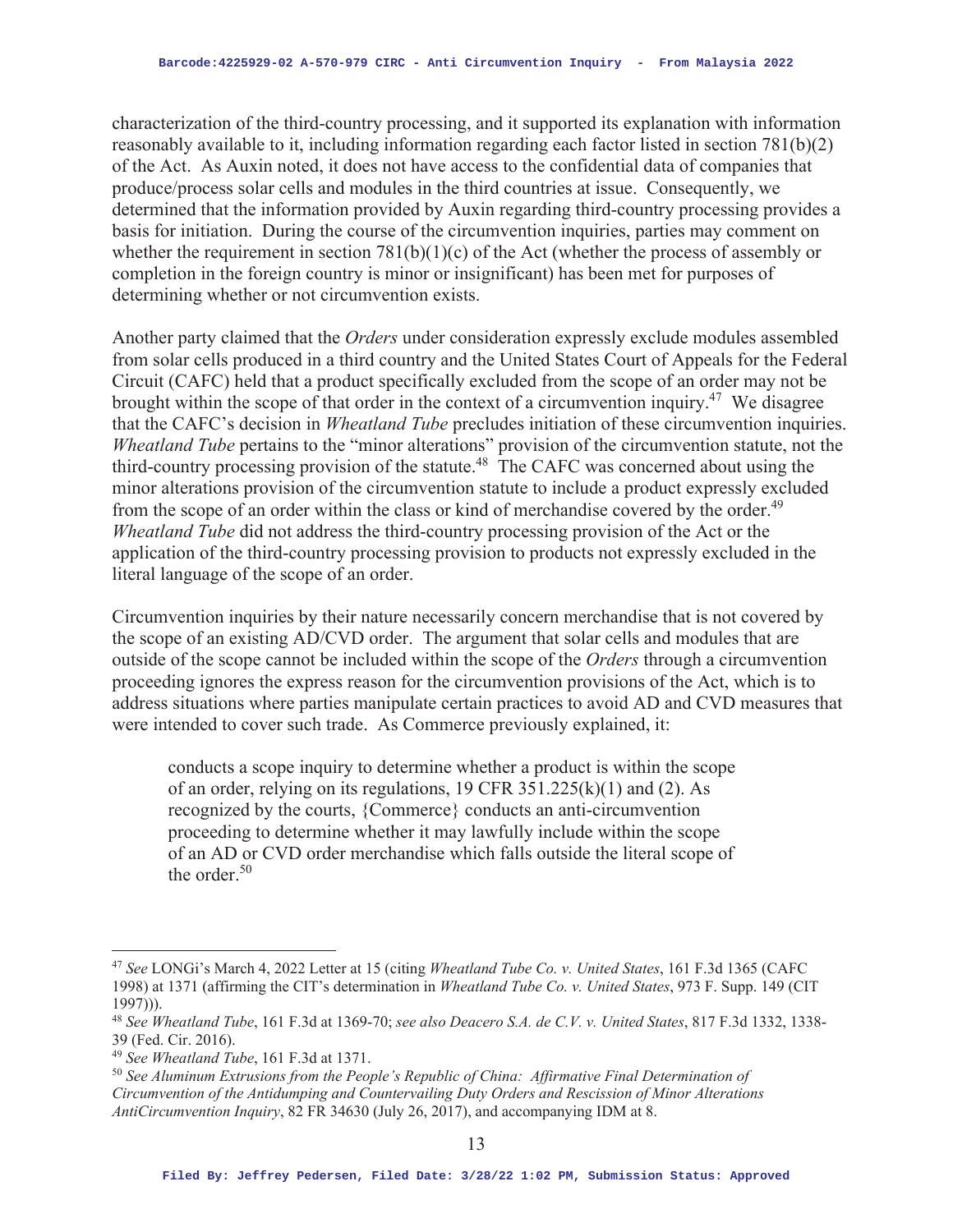Similarly, the CAFC explained, that:

In order to effectively combat circumvention of antidumping duty or countervailing duty orders, "a domestic interested party may allege that changes to an imported product ... constitutes circumvention under {section 781 of the Act}." 19 C.F.R. § 351.225(a) (2020). When such issues arise, Commerce may initiate an anticircumvention inquiry and issue "scope rulings" that "clarify the scope of an order or suspended investigation with respect to particular products." *Id. See also id.* § 351.225(g) – (j). As we noted in *Deacero S.A. de C.V. v. United States*, Commerce may then "determine that certain types of articles are within the scope of a duty order, even when the articles do not fall within the order's literal scope."<sup>51</sup>

Another party claimed that Auxin failed to satisfy section 781(b)(1)(E) of the Act, which requires a demonstration that action is appropriate under the circumvention provisions to prevent evasion of an order or finding. However, section 781(b)(1)(E) of the Act requires Commerce to determine that action is appropriate under the circumvention provisions to prevent evasion of an order before it includes the merchandise at issue within the scope of such order. Section 781(b)(1)(E) of the Act is not a requirement that the requestor must meet for initiation, but rather describes a determination that Commerce must make in the course of the circumvention proceeding.

### **VIII. COUNTRY-WIDE CIRCUMVENTION INQUIRIES**

Pursuant to 19 CFR 351.226(m)(1), in conducting a circumvention inquiry, Commerce shall consider, based on the available record evidence, the appropriate remedy to address circumvention and to prevent evasion of the order, including application of its determination on a producerspecific basis, exporter-specific basis, importer-specific basis, or some combination thereof, or application of its determination on a country-wide basis to all products from the same country as the product at issue with the same, or similar, relevant physical characteristics, (including chemical, dimensional and technical characteristics), regardless of the producer, exporter, or importer of those products.

Pursuant to 19 CFR  $351.226(c)(2)$ , a request for a circumvention inquiry should include:

(v) A statement of the requestor's position as to whether the circumvention inquiry, if initiated, should be conducted on a country-wide basis. (vi) Factual information supporting this position, including import and export data relevant to the merchandise allegedly circumventing the antidumping or countervailing duty order.

Auxin requests that Commerce conduct country-wide inquiries with respect to the production of solar cells and modules in Cambodia, Malaysia, Thailand, and Vietnam. According to Auxin, the factual information in its request, "including but not limited to the trade flow of raw materials from China to these subject countries, establishes that the use of key Chinese inputs including

<sup>51</sup> *See Tai-Ao Aluminium (Taishan) Co., TAAL America Ltd., Regal Ideas, Inc., v. United States*, 983 F.3d 487, 490 (Fed. Cir. 2020).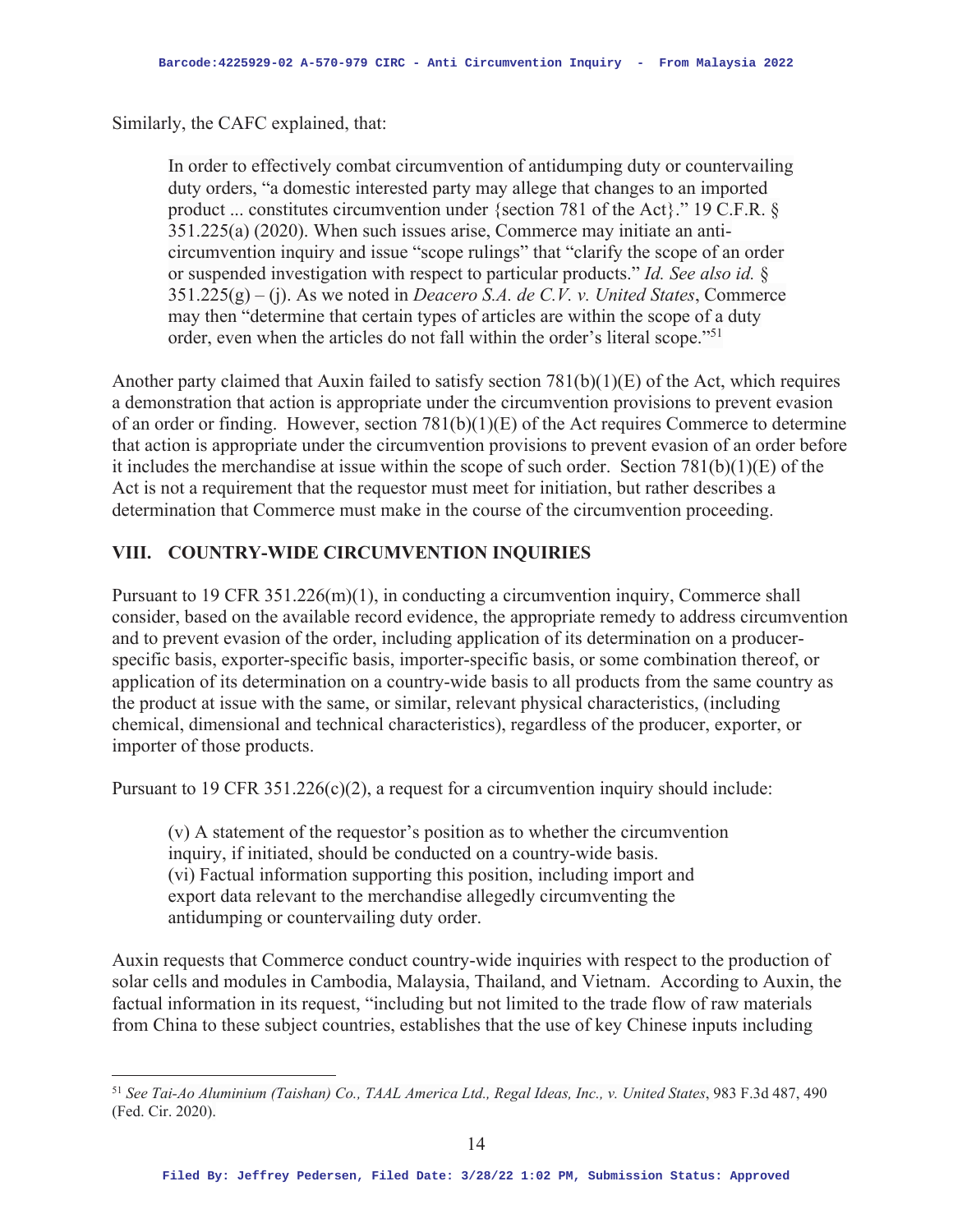polysilicon, wafers, ingots, framing, glass, wires, EVA, silver paste, backsheets, silicone sealant, junction boxes, and inverters, is widespread."

Information provided by Auxin indicates that multiple companies in Cambodia, Malaysia, Thailand, and Vietnam, rather than a single company, have the facilities necessary to conduct the processing in question and that subsidiaries of Chinese companies that are located in these countries source numerous solar cell and panel inputs from China.<sup>52</sup> Auxin provided trade statistics showing significant increases in U.S. imports of solar cells and modules from the third-countries in question,53 and indications of surges in Cambodia, Malaysia, Thailand, and Vietnam's imports that may include materials from China that are used to produce solar cells and modules.<sup>54</sup>

Because Auxin explained that the circumvention inquiries should be conducted on a country-wide basis and it adequately supported such an action with factual information, it has met the requirements under 19 CFR 351.226(c)(2)(v) and (vi) and we are initiating the requested circumvention inquiries on a country-wide basis.55

Hanwha Q CELLS USA, Inc., and Hanwha Q CELLS Malaysia Sdn. Bhd. (collectively Hanwha), contend that if Commerce initiates a circumvention inquiry with respect to Malaysia, it should do so on a company-specific basis, rather than a country-wide basis, because Auxin's request only focuses on a subset of potential respondents (*i.e.*, Malaysian companies that are integrated with their upstream Chinese affiliates and use inputs from them to assemble cells and modules), not the entire industry in Malaysia.56 However, Auxin did not request circumvention inquiries on the subset of companies identified by Hanwha. Rather, Auxin requested that:

Commerce promptly initiate an anti-circumvention inquiry concerning CSPV cells and modules assembled and completed in Malaysia, Thailand, Vietnam, and Cambodia using Chinese-produced inputs.<sup>57</sup>

Because Hanwha has not demonstrated that Auxin failed to meet the requirements under 19 CFR  $351.226(c)(2)(v)$  and (vi), as noted above, we are initiating the requested circumvention inquiries, including the inquiry requested with respect to Malaysia, on a country-wide basis.

Consistent with Commerce's approach in other country-wide circumvention inquiries, we intend to issue questionnaires to solicit information from companies in Cambodia, Malaysia, Thailand,

<sup>&</sup>lt;sup>52</sup> See Circumvention Request at 32-57 and Exhibits 1, 2, 4, 9, 14-74.<br><sup>53</sup> *Id.* at Exhibit 1.<br><sup>54</sup> *Id.* at 30-31 and Exhibits 8 where Auxin presented trade data concerning all inputs, including wafers.<br><sup>55</sup> See, e.g., *Circumvention Inquiries on the Antidumping Duty and Countervailing Duty Orders*, 83 FR 37785 (August 2, 2018); *Carbon Steel Butt-Weld Pipe Fittings from the People's Republic of China: Initiation of Anti-Circumvention Inquiry on the Antidumping Duty Order*, 82 FR 40556, 40560 (August 25, 2017) (stating at initiation that Commerce would evaluate the extent to which a country-wide finding applicable to all exports might be warranted); and *Certain Corrosion-Resistant Steel Products from the People's Republic of China: Initiation of Anti-Circumvention Inquiries on the Antidumping Duty and Countervailing Duty Orders*, 81 FR 79454, 79458 (November 14, 2016) (stating at initiation that Commerce would evaluate the extent to which a country-wide finding applicable to all exports might be warranted).

<sup>56</sup> *See* Hanwha's March 3, 2022 Letter at 5 (citing Circumvention Request at 5 and 87). 57 *See* Circumvention Request at 88.